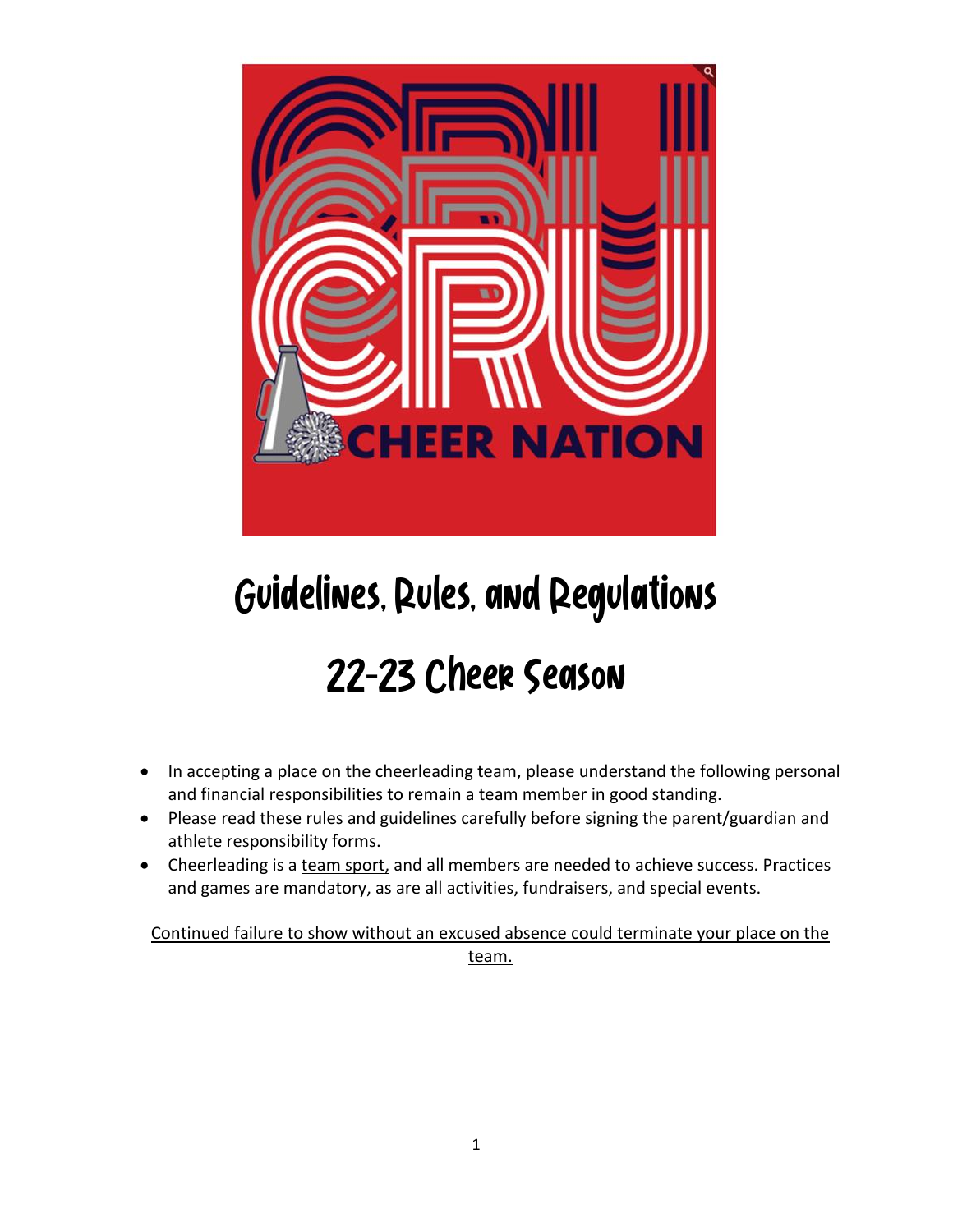## *Eligibility – SPORTS PAPERWORK/Rank One Forms and PHYSICALS DUE BY AUG. 1*

Each student on an athletic team at RRCA must be eligible under the conditions set forth by TAPPS and by the school (see RRCA's handbook).

#### **The major requirements for eligibility are:**

1. Completion of all sports paperwork on RANK ONE and submission of physical from a physician

2. Grades – Cheerleaders must be passing in order to participate at games, competition and pep rallies.

#### *Financial Responsibilities & Uniforms:*

- 1. Cheerleaders will be required to purchase a full uniform/s (including appropriate shoes), poms, megaphone, and any additional cheer items that the coach deems necessary, or we decide on as a team.
	- Uniforms will be worn to every game.
	- The uniform may not be worn for personal use or by anyone who is not a member of the cheerleading squad.
	- New this year warm up pants with designated top will be worn on school days. Skirts, due to length, will not be allowed at school unless otherwise noted.
	- Only the coach may approve alterations to uniforms. Uniforms must follow the admin's suggestions. **No rolling of skirts will be allowed.**
- 2. Cheerleaders are responsible for costs associated with summer cheer camp.
- 3. Cheerleaders are responsible for RRCA athletic fees.
- 4. Cheerleaders may be responsible for costs associated with travel to games.
- 5. If uniform, athletic, or camp fees are not paid by the due date, the student will not be able to participate in camp or cheer at the next event until the fees are paid in full.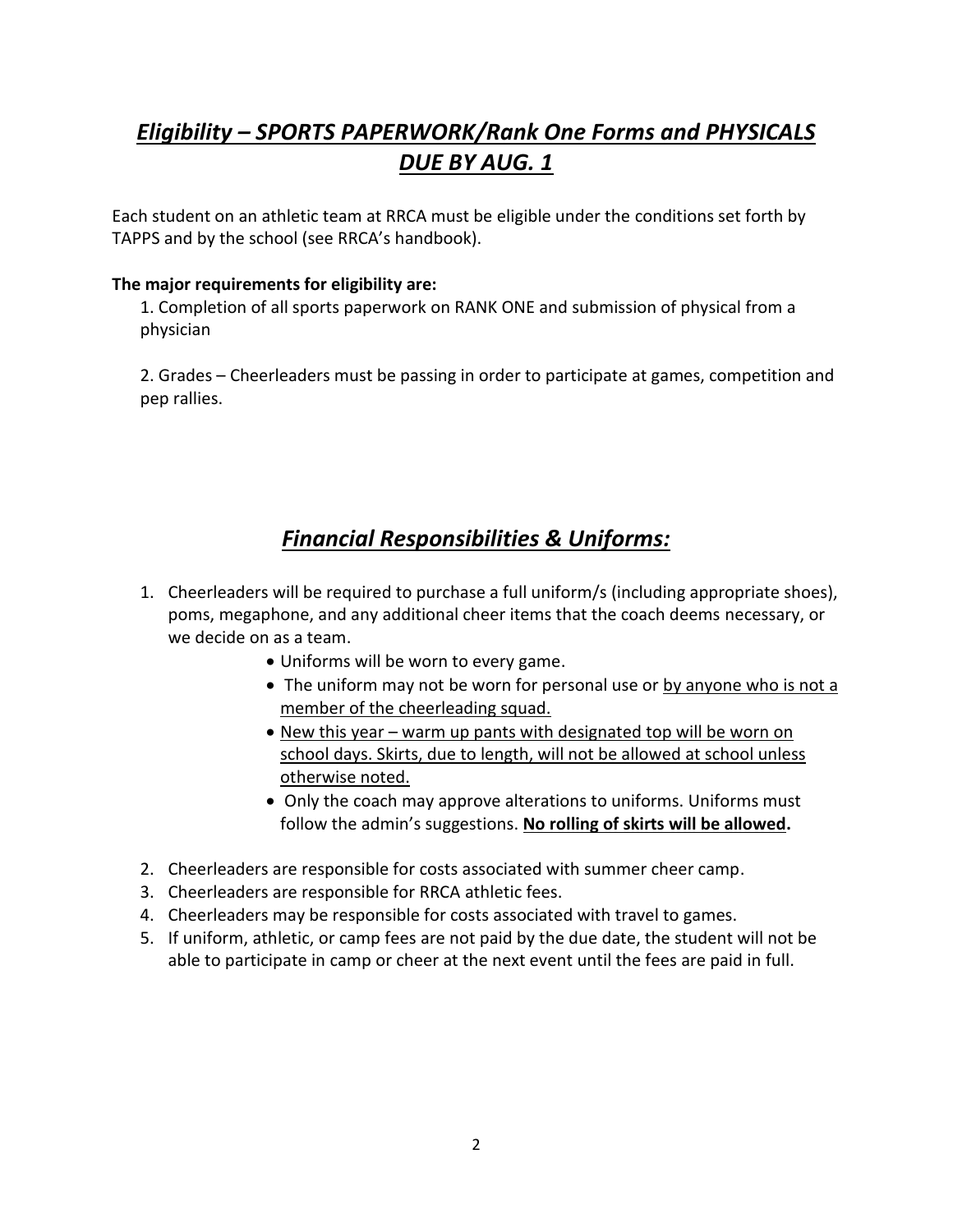## *Practice/Game Policy:*

- 1. Be on time.
- 2. Cheerleaders are required to attend all practices, games, events, and fundraisers.
- 3. To participate in team activities at practices or at a game, the cheerleader must attend school that day. (If a cheerleader knows they are not able to participate, it is required that they or their parents/guardians notify the coach – please do not assume the coach already knows.)
- **4. If a cheerleader misses two or more days of practice prior to a game, pep rally, or competition, the cheerleader may not be able to participate in these events.**
	- o **\*\*\*This rule will be upheld if the cheerleader has unexcused absences or if they are not able to learn the material prior to the event. No exceptions.**
- 5. Respect your teammates. Be kind.
- 6. Always bring a positive attitude with you to practices and games.
- 7. Cheerleaders are not to leave practice to talk to someone outside and are not to bring friends (or siblings) to practice.
- 8. No cell phones are allowed during practice.
- 9. No jewelry is allowed for safety reasons.
- 10. No gum is allowed while in uniform.
- 11. Cheerleaders may not have long nails if cheering or stunting.
- 12. Cheerleaders should always look their best, especially while in uniform.
- 13. Warming up and stretching is very important to keep your body safe. Cheerleaders are required to warm up to practice or cheer. If your coach is not there as you enter the gym, put away your things and begin to stretch.
- 14. All hair is to be pulled out of your face (all up in a ponytail for practice or away from your face if your hair is short.) Game Day hair will be determined the week prior to games.
- 15. Please dress appropriately for practice. No jean shorts or short shorts or spandex OF ANY KIND – long or short. Appropriate shoes are required.
- 16. If you have an issue with another cheerleader on the squad, seek advice from your coach. Do not disrupt team moral by discussing the situation with other cheerleaders on our team.
- 17. If you have an issue with the coach, please speak with her before practice. Do not address the other cheerleaders about a situation before addressing me. I want to help you work through situations or concerns and keep dissension from creeping in on our team.
- 18. Coaches expect your very best in all that you do, and the coach reserves the right to do what is best for the team and the sport without asking input from the team.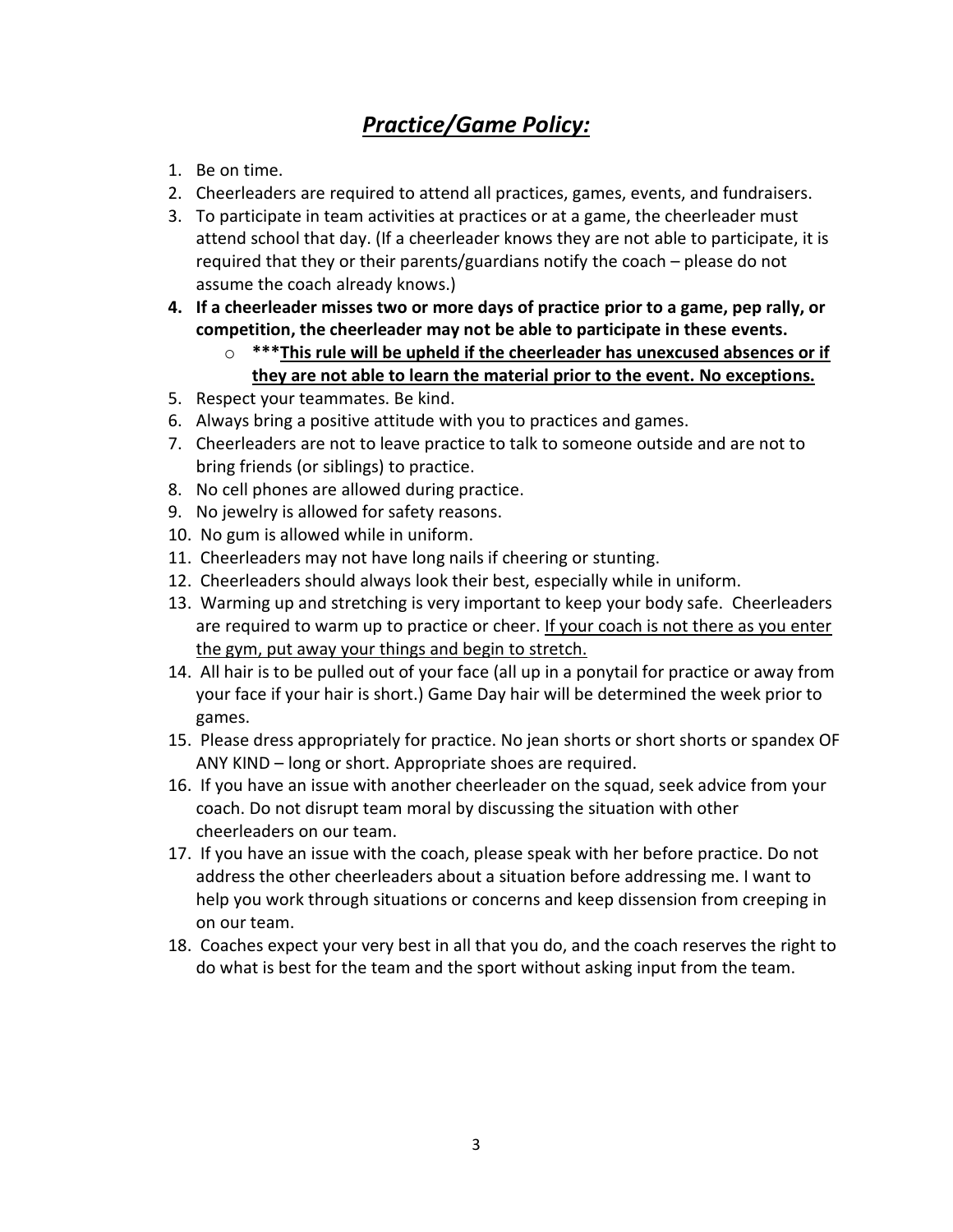#### *Schedule for summer:*

Practices during the summer are considered **mandatory**. If you want to cheer, you must be present at practices. The TAPPS cheer competition is late fall or very early winter (at the end of football season and at the beginning of basketball season) and if we are to be ready, we will have to practice. I understand vacation time, church camp, and mission trips will come into play but please do your best to work around the set practices. I will also do my best to work around everyone's schedule but please remember I am working with 15 or more families on their summer plans.  $\odot$  If you miss too many practices during the summer, you will NOT be allowed to compete in the state competition.

- **Practice Dates**: See Schedule. We will practice in June, July, and August with practices increasing in number in August.
- **Overnight Camp:** We are scheduled for a cheer camp at Horseshoe Bay July 5-8! Camp is mandatory.
- **Fundraiser Sales:** Will start ASAP and each cheerleader is required to participate. Fundraising participation is not optional as it benefits our team. Fundraising pays for rentals, competition fees, hotels, pep rally items and additional coaches.

#### *Stunting:*

Stunting is dangerous. We must be vigilant when stunting at practices or at events.

Here are the stunting guidelines:

- **1. GOAL: NO ONE HITS THE FLOOR! EVER!**
- **2. All members of the team will learn to stunt.**
- 3. If any part of a flyer hits the ground, the stunt group may be required to condition.
- 4. Everyone will circle around and spot the stunt group. If you choose not to help, you will condition and/or run.
- 5. No long nails or jewelry.
- 6. Encourage your teammates and be present "actively engaged" when stunting.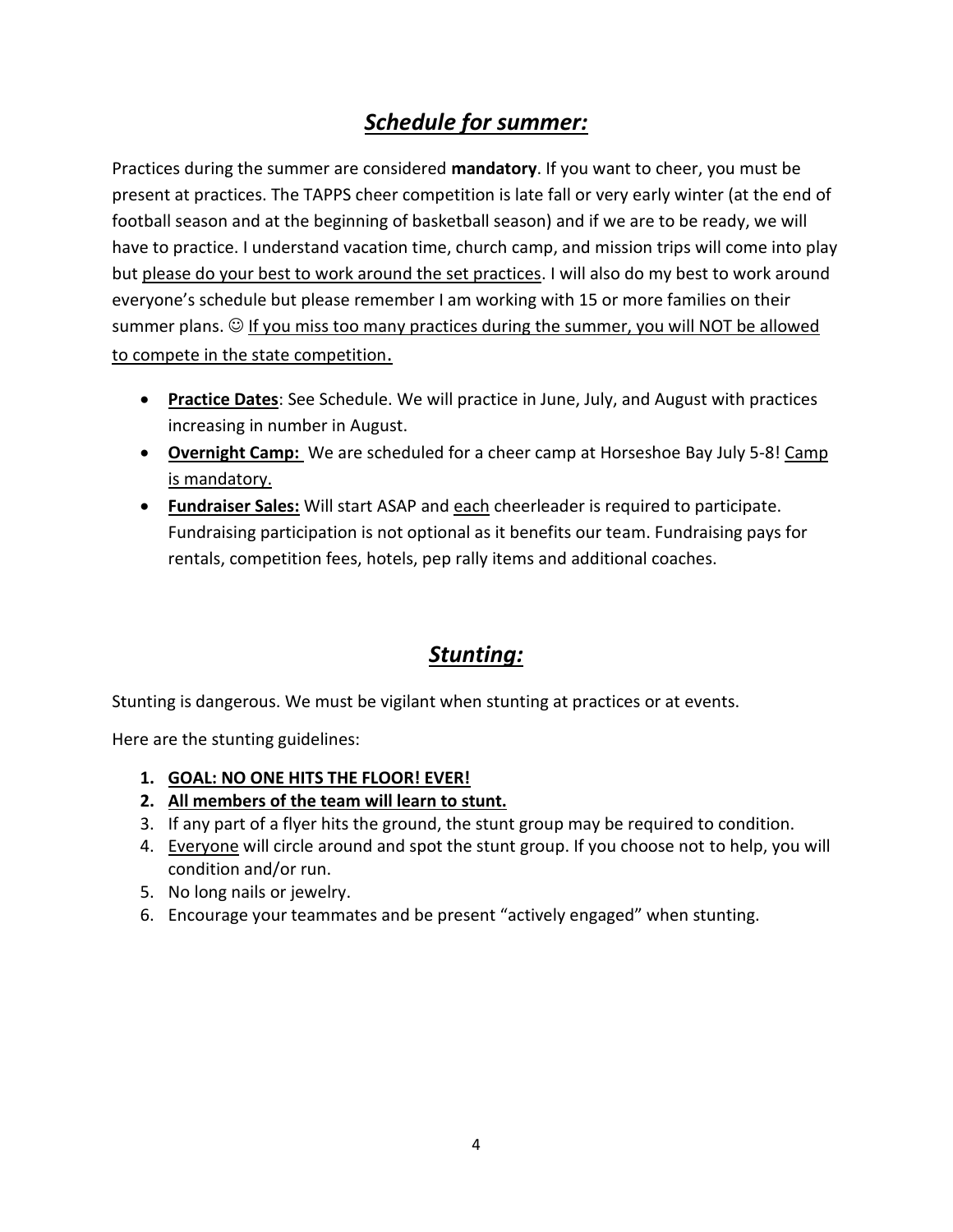### *Coach/Captain responsibilities:*

- Everyone needs constructive criticism. Do not take this personally. All criticism will be done with respect and out of the best interest for the individual and the overall good of the team. Your goal is to learn and grow as an athlete. No one is perfect.
- *Please allow the coach to give corrections –* Cheerleaders should encourage and support each other but it is not their place to correct their fellow team membersespecially publicly. Help each other but do not call anyone out in a negative way. Please be sensitive.
- *Captain/s will be allowed to guide and teach other team members when instructed by the coach. Respect for your captain is a non-negotiable matter. They are under direct orders from your coach.*
- If a cheerleader is struggling with a routine, cheer, or stunt, they may be asked to switch positions with another cheerleader or sit out of that particular activity. This is also not personal.

## *Attendance (Tardy and Absence Policy):*

- 1. Punctual attendance is mandatory at all practices and games as well as all activities, fundraisers, and special events.
- 2. Tardies and absences (excused or unexcused) will be noted.
- 3. Cheerleaders who must come late to an event are required to give a coach 24-hour notice by phone or written correspondence (a text is acceptable). Anyone who does not give proper notification will not be allowed to participate in that event.
- 4. Cheerleaders who must miss an event due to a scheduled appointment, vacation, school related event, etc. are also required to give the coach 48 hours' notice by phone or written correspondence (a text is also acceptable).
- 5. Consequences will be given if the coach is not informed, and the cheerleader appears as a "no-show". Removal from future games and/or pep rallies will be considered for such behavior.
- 6. I understand some things cannot be helped so special consideration will be given to those who are ill or who have a family emergency. These issues will need to be followed up with verbal or written correspondence the day the cheerleader returns to practice.
- 7. Excessive *excused OR unexcused* absences or tardiness can result in a cheerleader being benched from games or removed from the team.
- *8. Missing practice, even if it is excused, may result in not being included in the next game's stunt, dance, pep rally or event. This is never a goal, but the coaches' discretion will be used in deciding what is best for the squad.*
- *9. Unexcused tardiness to a game will result in the cheerleader being benched for the 1st quarter of the game.*
- 10. The coach reserves the right to bench a cheerleader for disciplinary reasons. A reoccurring negative/uncooperative attitude will result in the benching or dismissal of a cheerleader.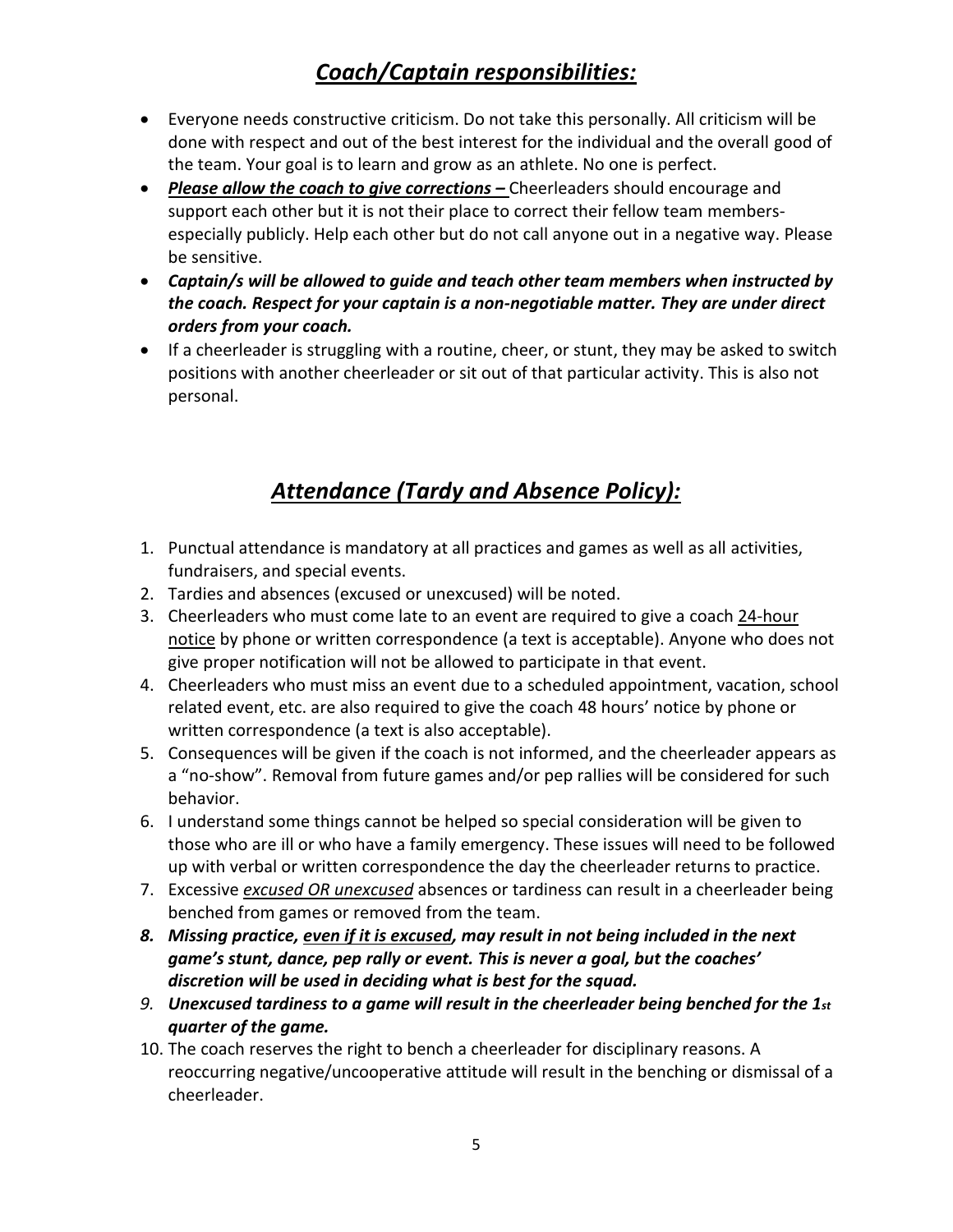## *Conduct (Actions and Attitudes):*

- 1. Actions and attitudes that are detrimental to team moral or unity will not be tolerated. Violations will result in suspension or dismissal from the team.
- 2. Disrespect to coaches, teachers, or administrators will result in suspension or termination of cheerleading duties. Appropriate behavior is expected both in and out of school. Refer to your student handbook concerning violations of school expectations.
- 3. By our words and our actions, we show others what type of school we represent and more importantly, *Who* we have faith in and serve. Cheerleaders are representatives when on campus and the ambassadors for RRCA while away. Squad members are required to:
	- Maintain and uphold the reputation of the Crusader name through their conduct and spirit.
	- Strive to be a positive and Godly role model for other students and athletes.
	- Be courteous, polite, and friendly.
	- Always display good sportsmanship.
	- Act responsibly and be tasteful if in a relationship. (No kissing, hanging on each other, etc. especially while in uniform or while at school. See school handbook for specifics on this matter)
- 4. Use of drugs, alcohol, or tobacco will **NOT** be tolerated.

### *New Enrollees to RRCA:*

- Students who are enrolled for the following school year can attend cheer week (usually in March) with current students and try out for the team. If chosen for the team, they are required to attend uniform fittings, practices and begin the payment process for materials, camp, and athletic fees.
- If a new student comes in **AFTER** the try out process and wants to try out for the team, a supplemental try out could be offered with judges PRIOR to the team attending cheer camp (by June  $1<sup>st</sup>$ ). All new enrollees would be given the opportunity to try out as well as students who tried out initially and did not make the team.
- With a supplemental try-out, the new enrollee must understand that there could be additional fees to pushing through late paperwork for cheer camp, uniforms, etc. In addition, there is a possibility that new uniforms would not be here prior to the start of the season. In that situation, we would do our best to get a uniform from a previous year for the new member to wear until their uniform comes in.